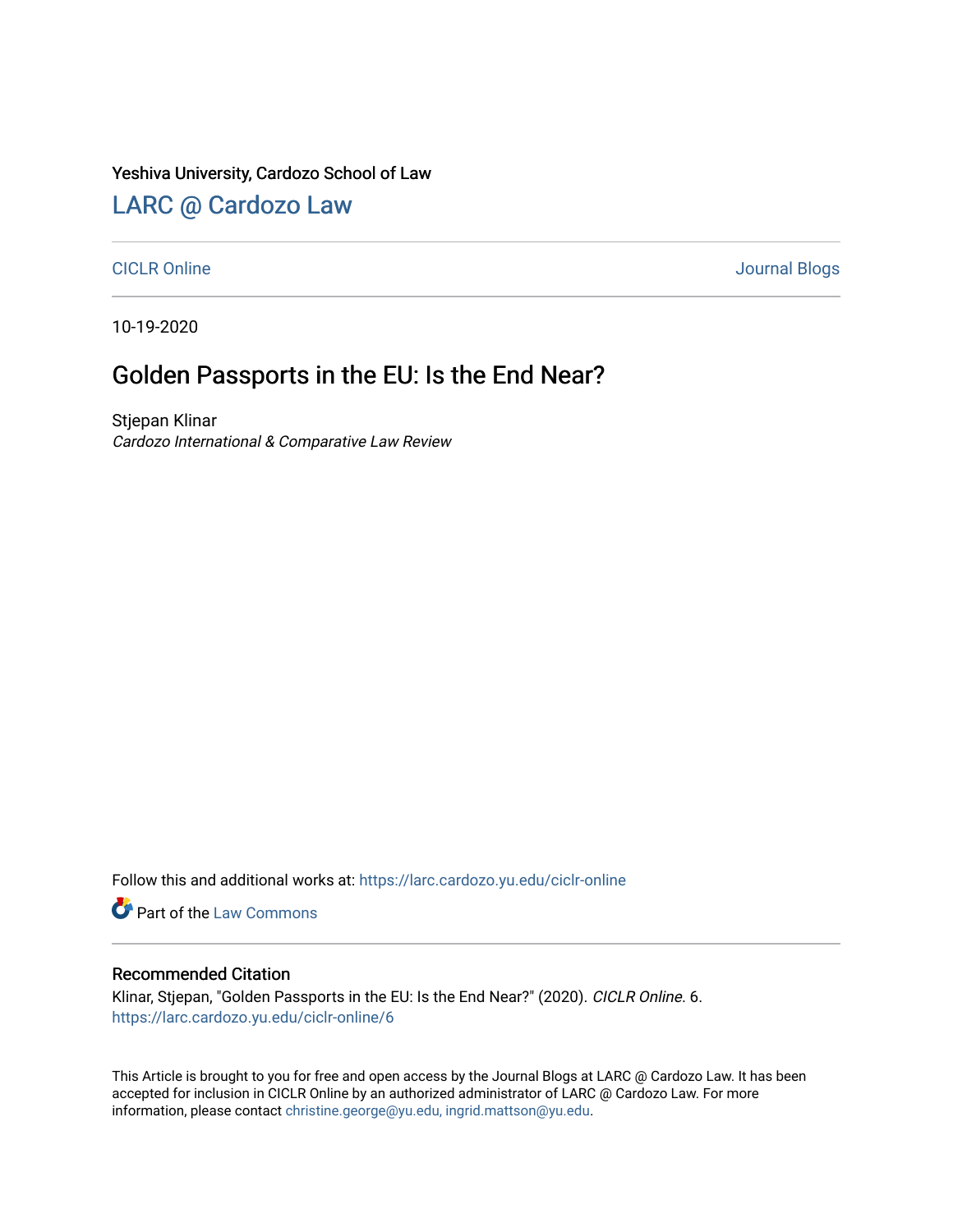# **Golden Passports in the EU: Is the End Near?**

Updated: Oct 21, 2020

## *\* By: Stjepan Klinar*



Immigration has been a much-debated topic across the European Union ("EU") member states and institutions for a large part of the 2010's.[1] Debates surrounding immigration to the EU have not subsided entering the new decade, notwithstanding the current COVID-19 pandemic. In her recent State of the Union speech, Ursula von der Leyen, the newly-appointed EU Commissioner, addressed a controversial, albeit overlooked, facet of the immigration regime of several EU member-states: the issue of so-called "golden passports."[2] Countries such as Malta, Cyprus, and Bulgaria all run investment-for-passport regimes that have raised concerns,[3] and in some cases, have led to high-profile criminal investigations.[4] Commissioner von der Leyen briefly, yet strongly, condemned the practice by implying that it goes against European values, primarily the rule of law.[5]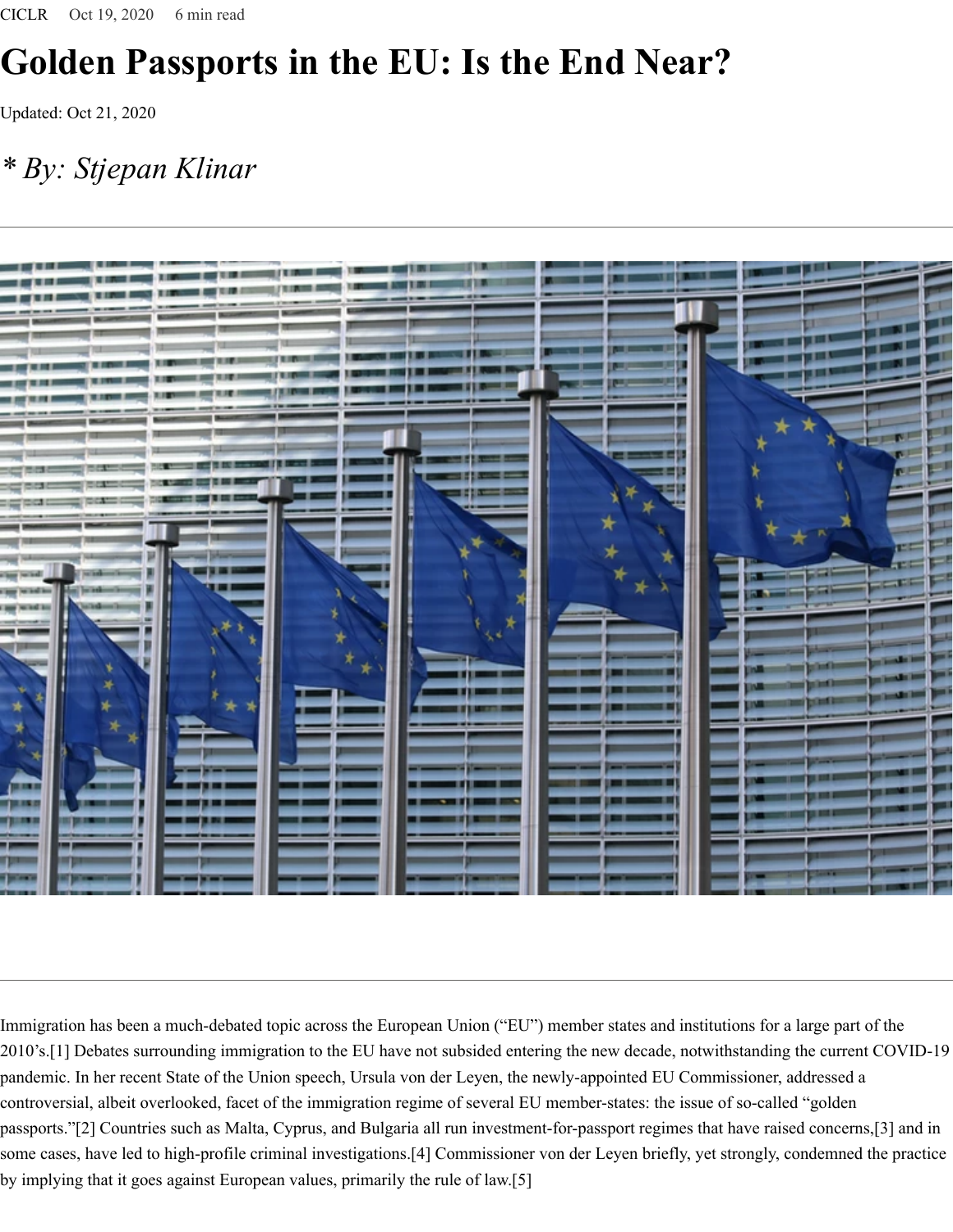Be that as it may, the practice as it currently stands may be perfectly legal within the larger European migration framework. According to Article 79 of the Treaty on the Functioning of the European Union, the EU gives general guidance on how member states should structure their immigration policies, with the states retaining considerable power in how to implement these policies, such as determining volumes of admission for potential immigrants seeking employment.[6] Immigration practices vary considerably across the Union,[7] and motivations behind national policies range from restitution for past atrocities, such as the Holocaust,[8] and reuniting diasporic communities with their homelands,[9]to fears of lesser national homogeneity.[10]

The practice of "selling" passports, however, comes with a unique set of concerns owing to the massive popularity such programs enjoy with the "noveau riche" from high-risk jurisdictions.[11] The EU offers its citizens unconstrained freedom of movement and the right to make one's domicile anywhere in the EU, along with generous privacy protections. Thus, there are considerable inherent compliance risks in the domains of sanctions evasions and money laundering, ones that could allow for a foreign national to legitimize their illegallyobtained funds or undermine EU-wide sanctions policies by making a relatively small investment in Cyprus, Malta, or Bulgaria. The examples of the practice as being rife with problems is underscored by high-profile scandals in the EU and other jurisdictions that have similar regimes.<sup>[12]</sup>

For the EU Commissioner, who sets the general policy direction of the Union, a decision to veer into changing national immigration programs may be a politically costly move, or to make things more complicated, one that she may not influence directly due to EUmember states' retained rights in the immigration domain. One commentator insinuates that the most egregious violations may be tackled through anti-money laundering (AML) regulations.[13] How to best approach the issues posed by golden passports through AML regulations is far from clear. The Commission, for example, promulgates AML regulations and since 2015 maintains a registry of high-risk third countries that pose significant threats to the EU's financial system.[14]

What a golden passport scheme allows, however, is circumventing any applicable client due diligence measures by providing a holder from a high-risk jurisdiction with an EU passport, with all the privileges that go along with it. For example, an Iranian citizen may open a bank account in a third EU-member state by using their Cypriot or Maltese passport without triggering any relevant EU AML regulation provision. The United States faced a similar problem with Iranian nationals using a similar citizenship-for-investment program operated by Saint Kitts & Nevis (SKN); Financial Crimes Enforcement Network (FinCEN), the Treasury Department bureau tasked to combat financial crime, issued an advisory in 2014 with guidance on how to address compliance risks coming from the SKN golden passports regime.[15] The guidance states that financial institutions conducting risk-based customer due diligence may require a form of government-issued identification in addition to or along with the SKN passport.[16] This seemingly simple solution may come with hostile connotations in the EU context: a policy singling out Cypriot, Maltese, or Bulgarian passport holders in other EU countries as potential money launderers may be seen in tension with EU values.

Even though the EU is yet to devise creative political and legal solutions to the golden passport schemes operated by three of its members, Commissioner von der Leyen has made an important step in battling the questionable practice by taking a strong stance against it. The negative publicity surrounding the practice may garner enough public pressure to stop it: just recently, the Qatar-based news organization Al-Jazeera published an investigation called the Cyprus Papers, revealing instances of high-profile political corruption and money laundering.[17] In the wake of the report, the EU Commission announced it was ready to take the Cypriot government to court over its golden passport practice.[18] A few days ago, the government announced that it will scrap the scheme in its current form by November. [19] It remains to be seen whether the three countries will discontinue the scheme because of increased pressure. However, the European Commission should pursue a lasting solution to either mitigate risks or end the golden passport practice regardless.[20] Given that the practice started in the wake of the Great Recession and the ensuing Eurocrisis, a new economic crisis caused by the COVID-19 pandemic may motivate other EU countries to consider adopting similar schemes in the future.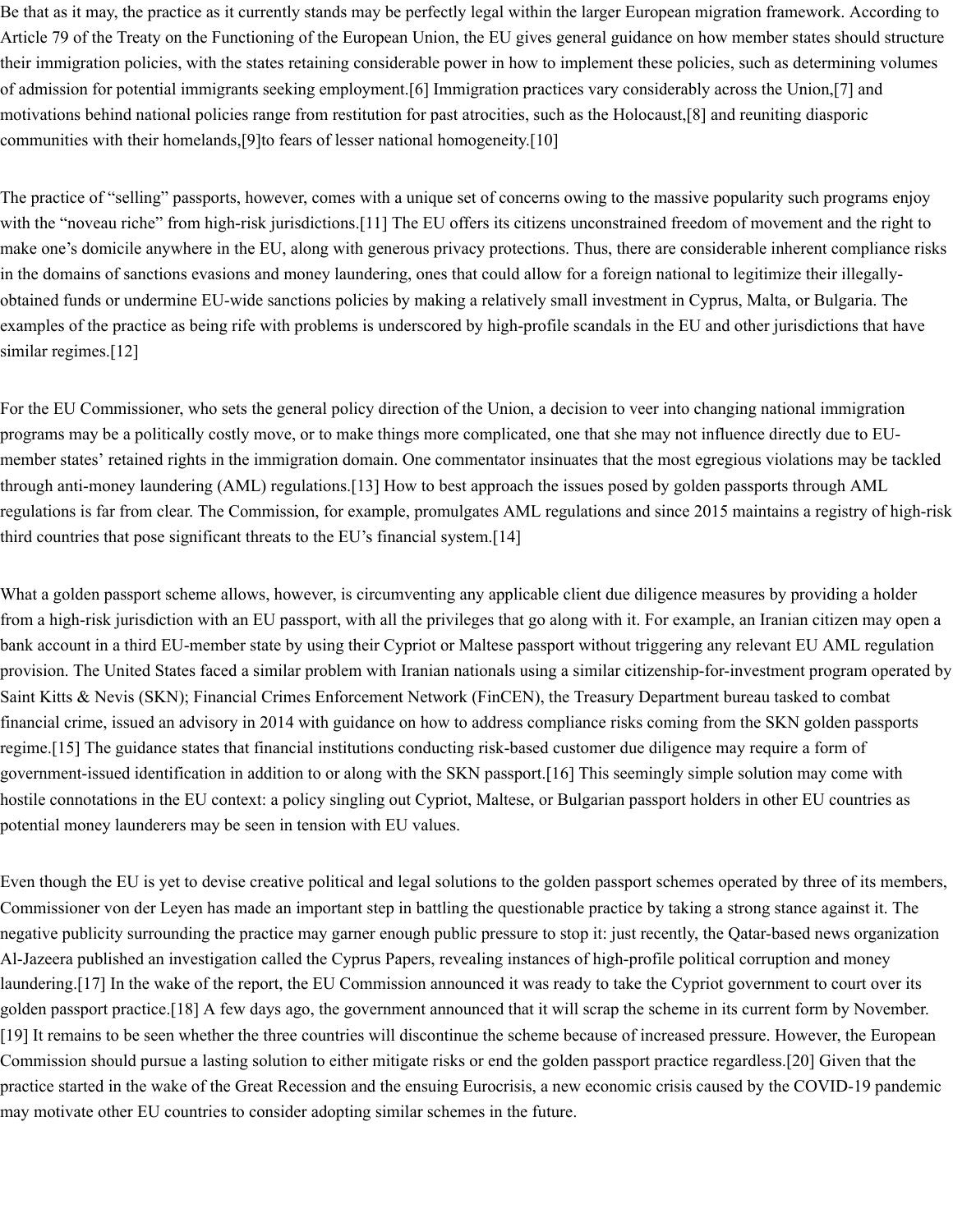*\* Stjepan Klinar is a second-year international JD Candidate at Benjamin N. Cardozo School of Law. He received his BA in Political Science with minors in Legal Studies, Economics, and Spanish from New York University Abu Dhabi. He is passionate about corporate matters, organizational change, and public policy on an international scale.*

[1]Hsiao-Hung Pai, *The Refugee "Crisis" Showed Europe's Worst Side to the World*, The Guardian (Jan. 1, 2020),

https://www.theguardian.com/commentisfree/2020/jan/01/refugee-crisis-europe-mediterranean-racism-incarceration.

[2]Ursula von der Leyen, EU Commissioner, State of the Union Address by President von der Leyen at the European Parliament Plenary (Sept. 16, 2020) ("Breaches of the rule of law cannot be tolerated. I will continue to defend it and the integrity of our European

institutions. Be it about the primacy of European law, the freedom of the press, the independence of the judiciary or the sale of golden

passports. European values are not for sale."), https://ec.europa.eu/commission/presscorner/detail/en/SPEECH\_20\_1655.

[3]The Ghana Herald, *Rich Nigerians Buying Citizenship in Caribbean Nations to Beat VisaRrules*(Sept. 22, 2020),

https://www.westlaw.com/Document/Ibd857230fd0311ea96129628b195edfb/View/FullText.html?transitionType=Default&contextData= (sc.Default)&VR=3.0&RS=cblt1.0;The Economist, *The Right to Sell Passports*(Sept. 26, 2020),

https://www.westlaw.com/Document/I78447830feaa11eabdedd55b32d64843/View/FullText.html?transitionType=Default&contextData=  $(\text{sc.Default})$ &VR=3.0&RS=cblt1.0.

[4]Governance, Risk, & Compliance Monitor Worldwide, Malta Police Arrest Former PM's Chief of Staff in Golden Passports Scandal (Sept. 26, 2020), https://plus.lexis.com/api/permalink/ceb87bc1-f67c-442f-a72c-d56b3de0af90/?context=1530671.

[5]von der Leyen, *supra* note 2.

[6]Consolidated Version of the Treaty on the Functioning of the European Union art. 79, Oct. 26, 2012, 2012 O.J. (C 326/47), https://eurlex.europa.eu/legal-content/EN/TXT/PDF/?uri=CELEX:12012E/TXT&from=EN.

[7]*See* Charlemagne, *supra* note 3 ("All EU countries issue passports for reasons beyond the bog-standard naturalisation of those who marry a local or live in the country in question long enough to qualify.").

[8] Hayley Bronner, Austria Joins Other European Countries in Offering Citizenship to the Persecuted Who Never Returned, CICLR Blog(Sept. 21, 2020), https://www.cardozociclr.com/post/austria-joins-other-european-countries-in-offering-citizenship-to-the-persecutedwho-never-returned.

[9]*See*The Economist, *supra* note 3.

[10]Ivan Krastev & Stephen Holmes, The Light that Failed: A Reckoning44 (2020). ("In a Europe populated by threatened majorities who can no longer take the survival of their inherited way of life for granted, [Eastern and Central European] populist leaders insist, against the multiculturalism they believe liberals naively promote, that indigenous majorities have a right to decide how many immigrants will come to their country, and from where. They stridently assert that unequivocal adoption of the majoritarian culture should be made a precondition for gaining citizenship precisely because they think such an onerous standard will choke off immigration at its source.").

[11]In Cyprus alone, more than 4000 such passports have been issued since 2013. Canadian Press, *Cyprus 'golden passports' to be revoked if wrongdoing found*(Nov. 4, 2019), https://plus.lexis.com/api/permalink/97442bfa-9943-47a2-91f6-0a70fe211632/?context=1530671.

[12]Transparency International Russia, Corruption Risks in the United States Eb-5 Immigrant Investor Programat 12, 18 (2020),

https://transparency.org.ru/research/CORRUPTION%20RISKS%20OF%20THE%20EB-5%20(en).pdf.

[13]*See* The Economist, *supra* note 3.

[14]*Anti-Money Laundering and Counter Terrorist Financing*, European Commission,

https://ec.europa.eu/info/business-economy-euro/banking-and-finance/financial-supervision-and-risk-management/anti-money-launderingand-counter-terrorist-financing\_en (last visited Oct. 16, 2020).

[15]Passports Obtained Through St. Kitts and Nevis Citizenship-by-Investment Program Used to Facilitate Financial Crime,